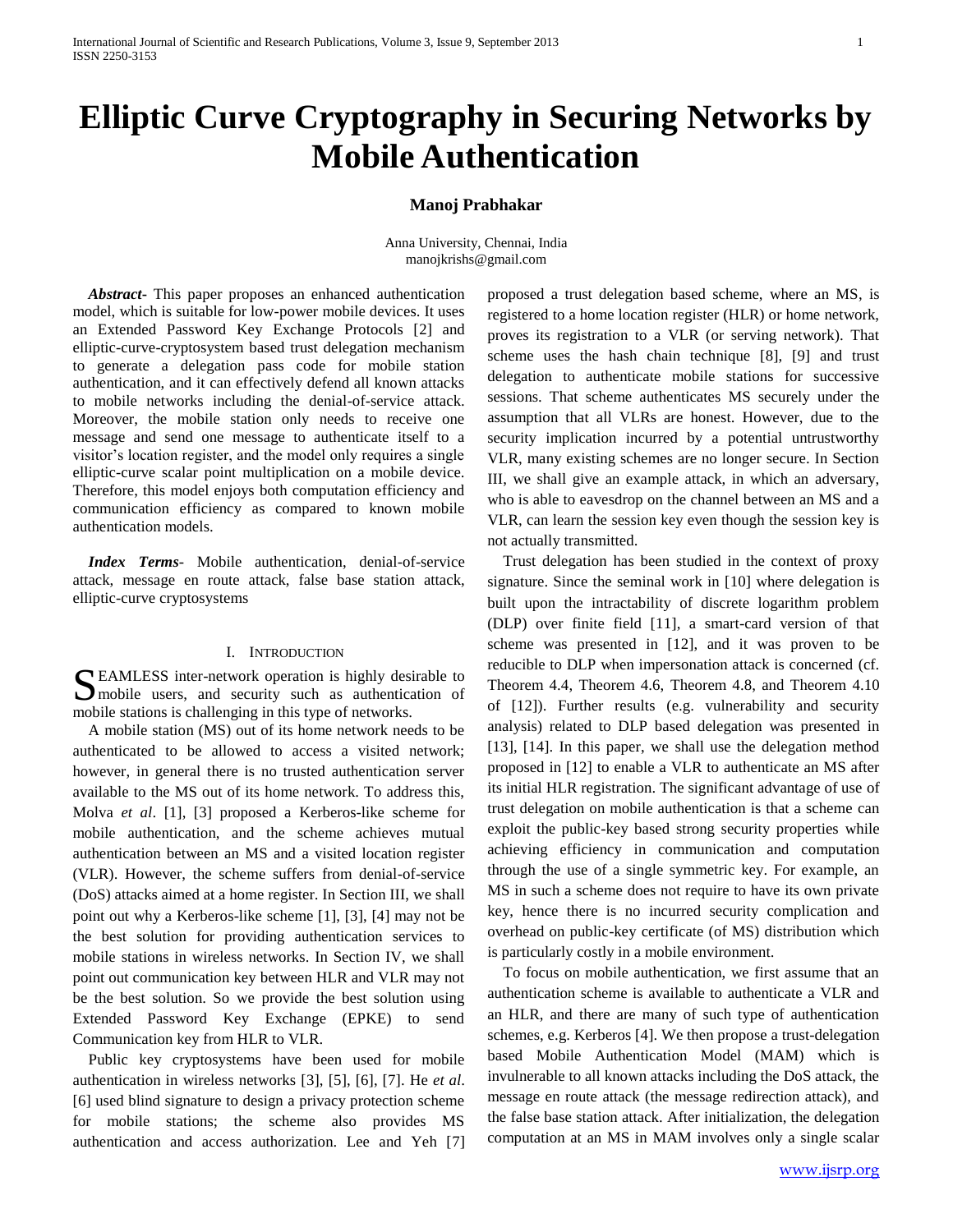point multiplication operation (in an additive group over a finite field derived from an elliptic curve) which requires  $log(p)/3$  number of point additions, where p is close to the prime order or the largest prime factor of a point *T*. When implemented for a proper anomalous binary curve ABC) [15] in the  $\tau$  – adic non-adjacent form, there is even no doubling needed for the point multiplication [16]. Besides of efficient process for MAM, this scheme only requires two messages on an MS while existing schemes [7], [17] require four messages, or three messages in 3GPP authentication and key agreement (AKA) [18], [19], provided that an MS and an HLR are synchronized in advance. Hence, the proposed scheme requires significantly less communications while the computation overhead is also kept low.

In the proposed scheme, via trust delegation, an MS shares a secret with its HLR (i.e., a symmetric key). An MS in the scheme first signs a message in a similar fashion as that for trust delegation and sends it to a VLR so that a VLR can verify the validity of the delegation based on a public certificate published by HLR for this MS. Hence the VLR is able to authenticate an MS. After the verification, the VLR forwards the service request to the HLR. HLR can then forward the communication key to VLR after the shared secret is verified and VLR is authenticated.

Our contribution in this paper includes a novel mobile authentication scheme called MAM, which enjoys both computation efficiency and communication efficiency. We focused on the communication key exchanged between HLR and VLR using EPKE Protocol [2] .We have extended a smart-card delegation scheme to a delegation scheme based on the elliptic curve discrete logarithm problem, and this delegation scheme is amenable to fast implementation and it is used for the proposed mobile authentication to achieve great communication efficiency with a short key length and yet a strong level of security. Unlike previous approaches [5], [7], revocation of delegation to an MS in the proposed scheme can be simply accomplished only at HLR as HLR can check the integrity of the communication key in MAM.

Since the proposed scheme allows a VLR to authenticate an MS at the very beginning in the protocol execution, a DoS attack on an HLR through a VLR can be prevented. Notice the fact that a malicious MS has to go through a VLR to enter the network, and this MS is one hop away from the VLR, a DoS attack on an HLR can be prevented since a VLR can stop DoS traffic from entering the network. Furthermore, since a VLR is only one-hop away from mobile stations, DoS attack on VLRs seems more difficult. Note that when a false VLR colludes with an MS, an HLR can trace the DoS traffic sources back to the false VLR, and this renders the attack much less effective. Since MAM does not require a particular VLR to forward the service request (in other words, a false VLR could perform this, and this would not affect the security of MAM), the

proposed scheme is also invulnerable to the attacks focused on impersonation of VLR, e.g., redirection attack, false base station attack [17], [18].

In this paper, *F* denotes a Galois field which is either a prime field or an extension field of a prime field and by *E* an elliptic curve over  $F$ , and by  $T$  a point on  $E$ . Further assume that the order of *T* is a large prime *p* or have a large prime number factor *p*, and this prime number *p* and the ground field *F* is proper for the cryptographic purpose [20]. Additional notation and acronyms are defined in Table I.

The rest of the paper is organized as follows. In Section II, we present the trust and threat model, and communications model for this work. In Section III, we analyze existing approaches for an authentication service in mobile wireless networks. Our proposed scheme is shown in Section IV. Security properties of the proposed scheme are presented in Section V. In Section VI, we give comments on implementation issues of the scheme. Conclusions are drawn in Section VII.

# II. COMMUNICATIONS MODEL, TRUST AND THREAT MODEL

Since the focus of this paper is on authentication of an MS, which is out of the coverage of its home register, we assume that any message between an MS and its home register has to go through a VLR. We assume that the associated communications cost with the channel from an MS to a VLR has a high communication cost compared to the channel from a VLR to an MS, and all other communications links are symmetric. In addition, the home register of an MS is assumed to have a communication link to the VLR that is to serve the MS.



*Fig. 1: Communication Model*

One example of such a link could be established via a closecircuit proprietary network infrastructure. Referring to Fig. 1, there are four entities, namely, MS, VLR, HLR, and a trustworthy authentication server (AS). A link in Fig. 1 with a mark '*×*' indicates that there is no direct communication link between these two end entities.

As shown in Fig. 1, HLR is able to access AS, so does VLR. In addition, there exists a communications link connecting VLR and HLR. MS communicates with all other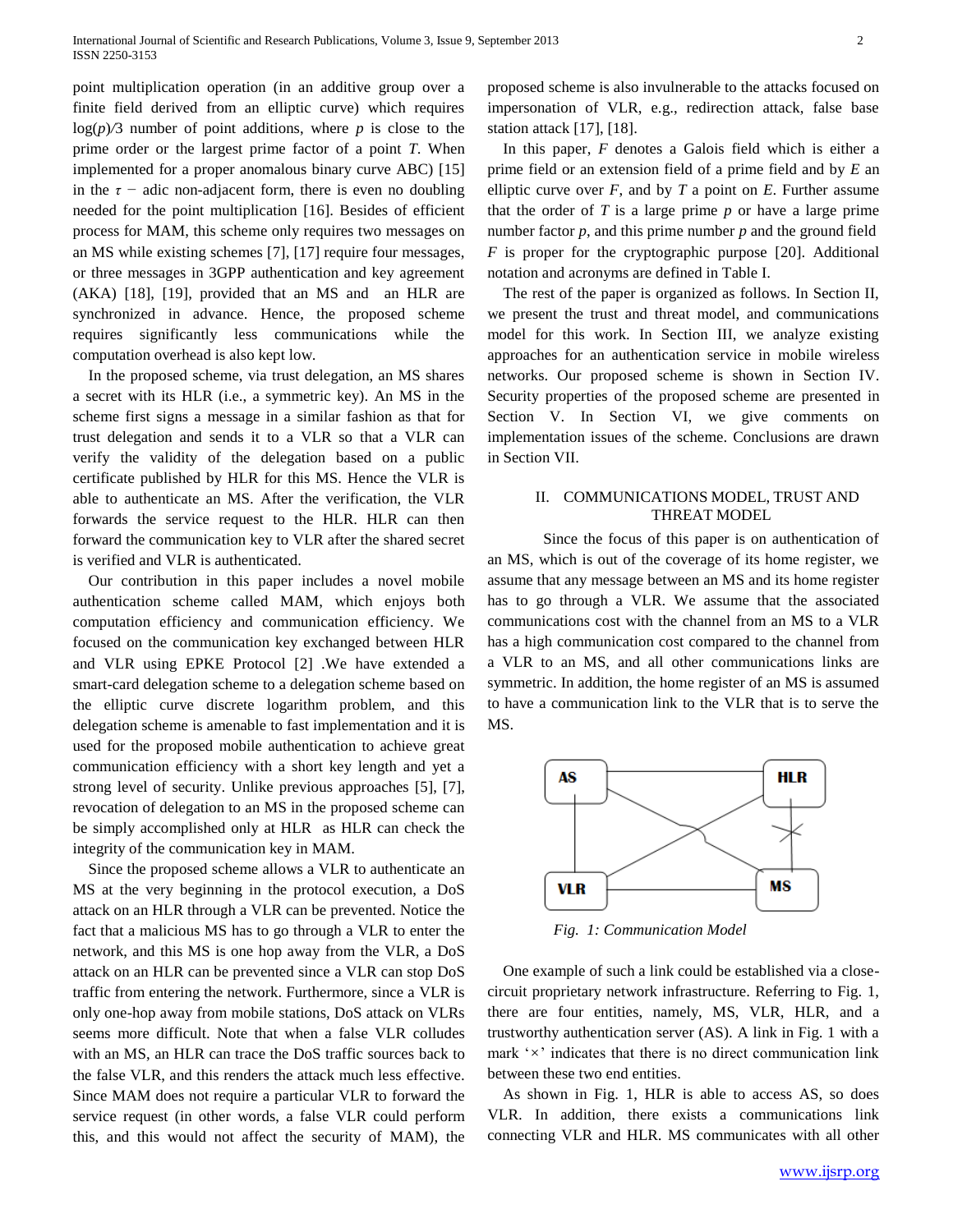International Journal of Scientific and Research Publications, Volume 3, Issue 9, September 2013 3 ISSN 2250-3153

entities via a VLR. Based on the communications model, since both VLR and HLR have access to AS, they can establish a secure channel between them, for example, via Kerberos [4]. Therefore hereafter we assume that there is a session key for secure communications between VLR and HLR.

For the trust model, we refer to Fig. 2, where a dashed line marked with a '*×*' indicates that there is no mutual trust established between the two end entities, and an arrow at the end of dashed line indicates a one-way trust. Although in this paper mutual authentication is of interest, a similar trust model can be used for one-way authentication especially in the case when the authentication of MS by VLR is not required. Following Fig. 2, MS cannot trust VLR and vice versa; likewise there is no mutual trust between VLR and HLR. MS can trust AS and HLR even though there is no direct communications channel between them upon proper authentication. All other trusting pairs connected via lines in Fig. 2 are straightforward to follow.

# NOTATION AND ACRONYMS

| E/F                                                                                                                                                                                                                                    | additive group derived from $E$ and $F$ with respect to $T$ for a cryptographic use       |
|----------------------------------------------------------------------------------------------------------------------------------------------------------------------------------------------------------------------------------------|-------------------------------------------------------------------------------------------|
| MS                                                                                                                                                                                                                                     | a mobile station                                                                          |
| Register                                                                                                                                                                                                                               | a base station function unit on mobile information management                             |
| HLR                                                                                                                                                                                                                                    | home location register which is the local serving network of a mobile station             |
| <b>VLR</b>                                                                                                                                                                                                                             | visited location register which is the remote serving network of a mobile station         |
| FHLR                                                                                                                                                                                                                                   | False Home Location Register under control by an adversary                                |
| p,                                                                                                                                                                                                                                     | the largest prime factor of the order of $T$ , non-smooth and of length at least 163 bits |
| Ζæ                                                                                                                                                                                                                                     | a cyclic group of order $x - 1$ for prime number x                                        |
|                                                                                                                                                                                                                                        | a point addition operator in $E/F$                                                        |
|                                                                                                                                                                                                                                        | a scalar point multiplication of $x \in Z$ *p to T in $E/F$                               |
| $\bar{x}$<br>$\bar{y}$                                                                                                                                                                                                                 | a collision resistant one-way hash function from $Z \ast p$ to $Z \ast p$                 |
|                                                                                                                                                                                                                                        | a warrant containing its generator's restrictions imposed to the delegation holder        |
| $\frac{mw}{(or',')}$                                                                                                                                                                                                                   | concatenation operators of two bit strings whenever the context is clear                  |
| K(V,H)                                                                                                                                                                                                                                 | a session key between VLR and HLR                                                         |
| ΚV                                                                                                                                                                                                                                     | a secret key of VLR registered at AS                                                      |
| KН                                                                                                                                                                                                                                     | a secret key of HLR registered at AS                                                      |
| {x}                                                                                                                                                                                                                                    | a message labelled by $x$                                                                 |
| IDV                                                                                                                                                                                                                                    | identity (a number in $Z^*_{p}$ ) of VLR                                                  |
| IDH                                                                                                                                                                                                                                    | identity (a number in $Z^*_{p}$ ) of HLR                                                  |
| ΙDΜ                                                                                                                                                                                                                                    | identity (a number in $Z^*_{p}$ ) of MS                                                   |
| IDF                                                                                                                                                                                                                                    | identity (a number in $Z^*_{p}$ ) of FHLR                                                 |
| $\begin{array}{l} \stackrel{\cdot\cdot\cdot}{\mathsf{g}}\ \stackrel{\cdot\cdot\cdot}{\mathsf{g}}\ \stackrel{\cdot\cdot\cdot}{\mathsf{g}}\ \stackrel{\cdot\cdot\cdot}{\mathsf{w}}\ \stackrel{\cdot\cdot\cdot}{\mathsf{w}}\ \end{array}$ | timestamp                                                                                 |
|                                                                                                                                                                                                                                        | a symmetric communication key used for message encryption and decryption                  |
|                                                                                                                                                                                                                                        | nonce, a random number that is not used more than once                                    |
| Texp                                                                                                                                                                                                                                   | expiration time of a session key                                                          |
| [m]K                                                                                                                                                                                                                                   | a message 'm' enciphered under a symmetric $\text{key } K$                                |
| Щ.)                                                                                                                                                                                                                                    | a point representation function: $E/F \rightarrow Z^*_{p}$                                |
| $[x \rightarrow y, \{z\}]$                                                                                                                                                                                                             | x sends y Message {z}                                                                     |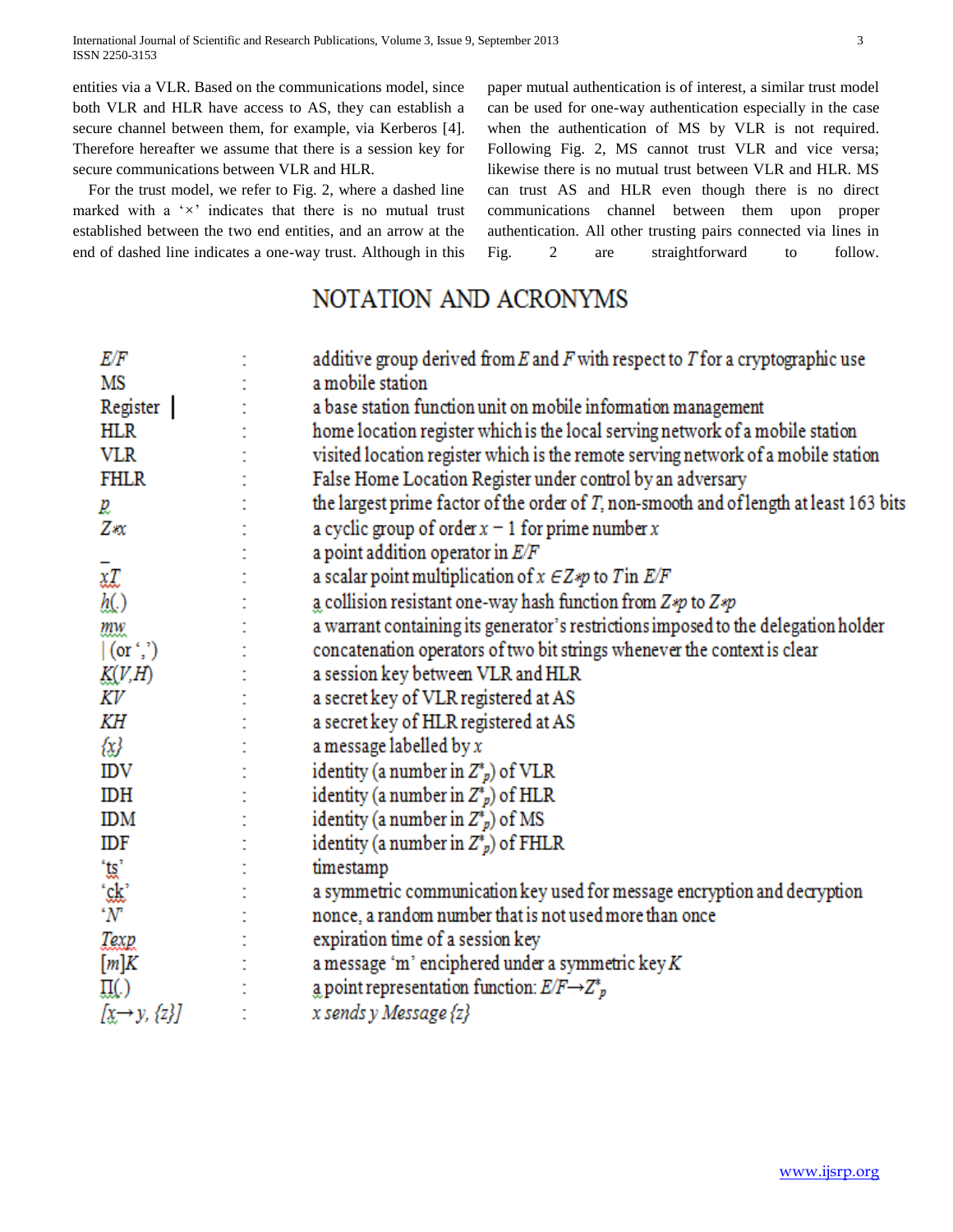

*Fig. 2: Trustworthy models*

In this paper, we consider three major types of threats to mobile authentication, namely, message en route threat, false base station threat, and mobile DoS attacks to a base station. This message en route threat includes that an adversary relays and/or redirects a message. The false base station threat includes the case where an adversary could impersonate a

VLR/HLR, as well as the case where base stations under the control of an adversary collude. Mobile DoS attack refers to the overwhelming service requests from mobile stations in the purpose of blocking services from an honest base station. In this paper, we do not consider DoS attack to a VLR from other false base stations as this is similar to DoS attack in a wireline network). In this paper, in addition we assume that message nonces are added into a message with the 'not-more-thanonce' semantics guaranteed, and their integrity is properly maintained during data packetization, network packet fragmentation, re-assembly and other packet-level processes.

# III. SECURITY AND EFFICIENCY IN MOBILE AUTHENTICATION

We first consider the application of Kerberos [4], [21] scheme to mobile authentication. We name this 'Kerberos for mobile authentication' or KMA in short. Assume that HLR and VLR have established a secure session with the help of an AS. Referring to Fig. 3, *σ* here is simply a shared secret between MS and HLR without trust delegation, and lines indicate that messages cannot be sent directly. In Fig. 3, MS can send a request in message *{*K1*}* to HLR (via VLR), and HLR will then generate a session key *K*(*V,M*) for MS to communicate with VLR and send it to MS (via VLR) while a duplicated copy of the  $K(V,M)$  encrypted by  $K(V,H)$  is also forwarded to VLR by MS along with the communication key 'ck' selected by MS. To authenticate itself to MS, VLR then sends back MS the encrypted 'ts' in message *{*K4*}*. After *{*K4*}*, a mutual authentication between MS and VLR is then established. This scheme requires total six transmissions since *{*K1*}* and *{*K2*}* each requires two transmissions where VLR as to relay these two messages. In particular, there are four transmissions required between VLR and MS. This makes KMA not efficient on communications for an MS as

communications from MS to VLR (i.e., uplink) is especially expensive in wireless networks.

Note that the session key *H*(*V,H*) between HLR and VLR can be established with the aid of an AS, hence they can be mutually authenticated in advance. This session key then can be cached for later uses. However, in KMA, a VLR has to forward MS's request to HLR even before MS is authenticated by VLR. VLR can only authenticate MS after *{*K3*}* is received and correctly decoded. The significant implication of this drawback is that DoS attack to HLR is possible. In general, a purely symmetric key based scheme (with regard to MS) on mobile authentication (e.g. [18], [19], [3]) also suffer from this type of DoS attack because VLRs cannot discriminate legitimate requests from requests coming from DoS attackers (to HLR), in other words, HLR has to be involved for each online authentication request (authentic or false). We will use trust delegation technique to solve this forwarding problem and in the meantime make the proposed scheme more efficient in terms of communications and computation.



Fig 3. KMA: Kerberos for Mobile Authentication

We next start with a brief review of the scheme in [7]. Let *t* be a random number in the working Galois field with generator *g* (with properly selected security parameters, details omitted here),  $r = gt$ ,  $s = \sigma h(n1/n2/IDV) + rt$ , and *r*, *s* are computed by MS, where, *n*1 is a random number selected by MS, *n*2 is a random number selected by VLR, and *σ* is the shared secret between MS and its HLR via the delegation scheme from [10].

Referring to Fig. 4, the final session key  $C1 =$  $h(n)/n/2/\sigma$  which is computed by the HLR. Since MS can compute this key itself, VLR does not need to forward *C*1 to MS. In Fig. 4, session key *C*1 depends only on  $n_1$ ,  $n_2$  and  $\sigma$ ; therefore, it can be internally determined by MS after *{*L2*}* is received. An attacker can first divert the VLR to an HLR under control of the adversary, and we denote this impersonated HLR by FHLR with identification IDF. The attacker modifies IDH in *{*L3*}* to IDF. The modified message *{*L*\_*3*}* is defined in *{*L*\_*3*}*: *r, s,K, n*1*,* IDF*,* IDV (1) After the diversion, the attacker, *that acts as a VLR*, then obtains a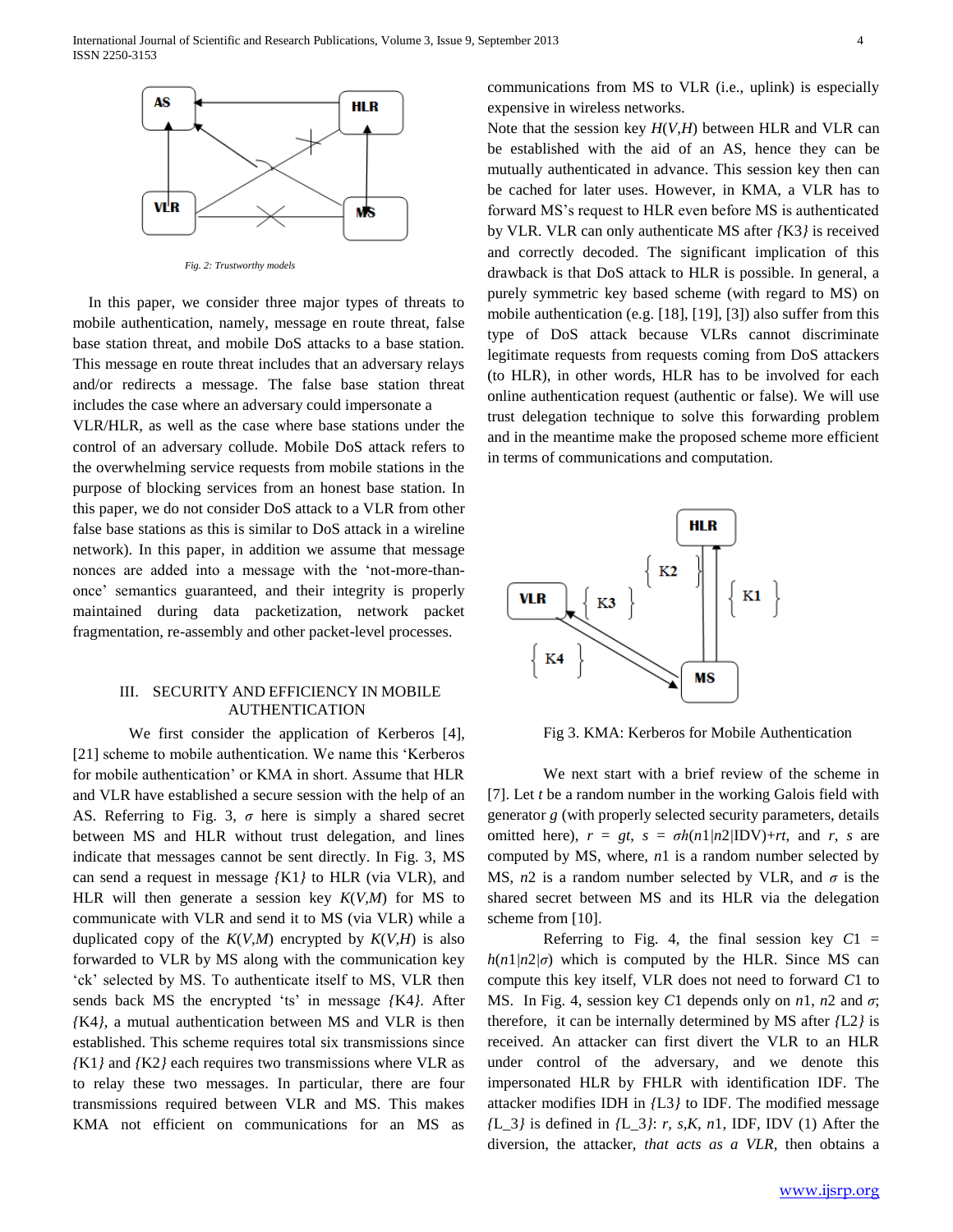*{*L*\_*4*}*: [*n*1*|n*2*|K*]*K*(*F,H*) *,* IDF*,* IDV (2)

After the attacker receives *{*L*\_*5*}* (from HLR), which is defined as in (3), where *m*1 is a random number selected by HLR, the attacker successfully obtains the session key *C*1. *{*L*\_*5*}*: [[*n*1*|m*1]*σ|n*2*|l|C*1]*K*(*F,H*) *,* IDF*,* IDV (3)

Let  $K(V, F)$  be the session key between VLR and FHLR, by following the protocol, after processing *{*L*\_*3*}*, VLR can generate *{*L4*}* as defined in (4) and sends it to FHLR that is under control of the attacker. FHLR that now acts as an HLR to the MS in question can then reply to VLR a newly



{L1}:*K*  ${L2}:n_2, IDV$ {L'3}:*r, s, K, n*1, IDF, IDV  ${L4}:$ [ $n_1 | n_2 | K$ ]  $K_{(V,H)}$ , IDH, IDV  ${L5}$ :[[ $n_1|m_1]_{\sigma}$ | $n_2|l|C_1]K_{(V,H)}$ , IDH, IDV  ${L6}$ : $[n_1|m_1]$  σ' IDV Fig . 4 Mobile Authentication Scheme of [7]

composed *{*L5*}* as defined in (5). This is straightforward since FHLR has the encrypted  $\lceil n \cdot 1/m \rceil \sigma$ , the random number *n*2, the hashed value *l* and the session key *C*1 between MS and VLR. *{*L4*}*:[*n*1*|n*2*|K*]*K*(*V,F*) *,* IDF*,* IDV (4) *{*L5*}*:[[*n*1*|m*1]*σ|n*2*|l|C*1]*K*(*V,F*) *,* IDF*,* IDV (5) Now that VLR and MS follow the protocol and proceed to

the remaining steps of the on-line and off-line authentication of [7]. Figure 5 shows the messages used in this attack. The attack can start via sending out *{*L*\_*4*}* as soon as these two parameters (*n*1*, n*2), which are used for generating the session key between MS and VLR, are made public, note that Message *{*L4*}* does not need to be processed by FHLR. It is straightforward to see that the legitimate HLR, VLR and MS cannot know the fact that the session key *C*1 is compromised.

# IV. PROPOSED MOBILE AUTHENTICATION MODEL

In this section, we present the proposed Mobile Authentication Model (MAM). MAM consists of two main phases, namely, trust delegation initialization (TDI), Efficient Mobile Authentication (EMA). It has an optional third phase called HLR offline authentication (HOA) on MS if successive mobile authentications are required in the same serving network.

Let *Y* be the public key of HLR whose private key is  $x \in Z * p$ and  $Y = xT \in E/F$ . The public key *Y* is certified and made available to VLR and MS in advance of the execution of MAM. Additional public information  $\Gamma$  as defined by (6) and the shared secret  $\sigma$  as defined by (7) are generated and verified by Protocol 1 as follows.

*Protocol 1:* TDI

1. [at HLR] HLR performs the following steps:

– sets key usage restrictions on IDM in *mw*



{L1}:*K*  ${L2}.n_2, IDV$ {L'3}:*r, s, K, n*1, IDF, IDV  ${L4}:$ [ $n_1 | n_2 | K$ ] $K_{(V,F)}$ , IDF, IDV  ${L5}$ :[[ $n_1|m_1]_{\sigma}$ | $n_2$ | $l$ | $C_1$ ] $K_{(V,F)}$ , IDV, IDF  ${L'4}:$ [ $n_1|n_2|K$ ]  $K_{(F,H)}$ ,IDH, IDF  ${L'5}$ :[[ $n_1|m_1]_{\sigma}$ | $n_2|l|C_1]K_{(F,H)}$ ,IDF,IDV  ${L6}$ :[ $n_1|m_1$ ] <sub>σ</sub>, IDV

Fig. 5 Attack on Mobile Authentication Scheme of [7]

converts (IDM*|mw*) to an element in *Z*∗*p*, and computes  $h(\text{IDM}/mw)$  – selects a random number  $\kappa \in \mathbb{Z} * p$ , and produces (Γ*, σ*) (where Γ <sup>∈</sup> *E/F* and *σ* <sup>∈</sup> *Z*∗*p*) as follows:

 $\Gamma = (h(\text{IDM}/mw)T)$   $(\kappa T)$  (in *E/F*) (6)  $\sigma = -xh(\Pi(\Gamma)) - \kappa$  (in *Z*∗*p*) (7) where, *h*(Π(Γ)) in (7) is performed in *Z*<sup>∗</sup>

*p* after the mapping on an appropriate point representation of Γ. – puts (Γ*,* IDM*,mw*) in public. – delivers (*σ,mw*) to MS securely. 2. [at MS] MS accepts the delegation key  $\sigma$  if (8) holds.  $h(\text{IDM}/mw)T = (\sigma T)$   $(h(\Pi(\Gamma))Y)$   $\Gamma$  (8) where, (8) is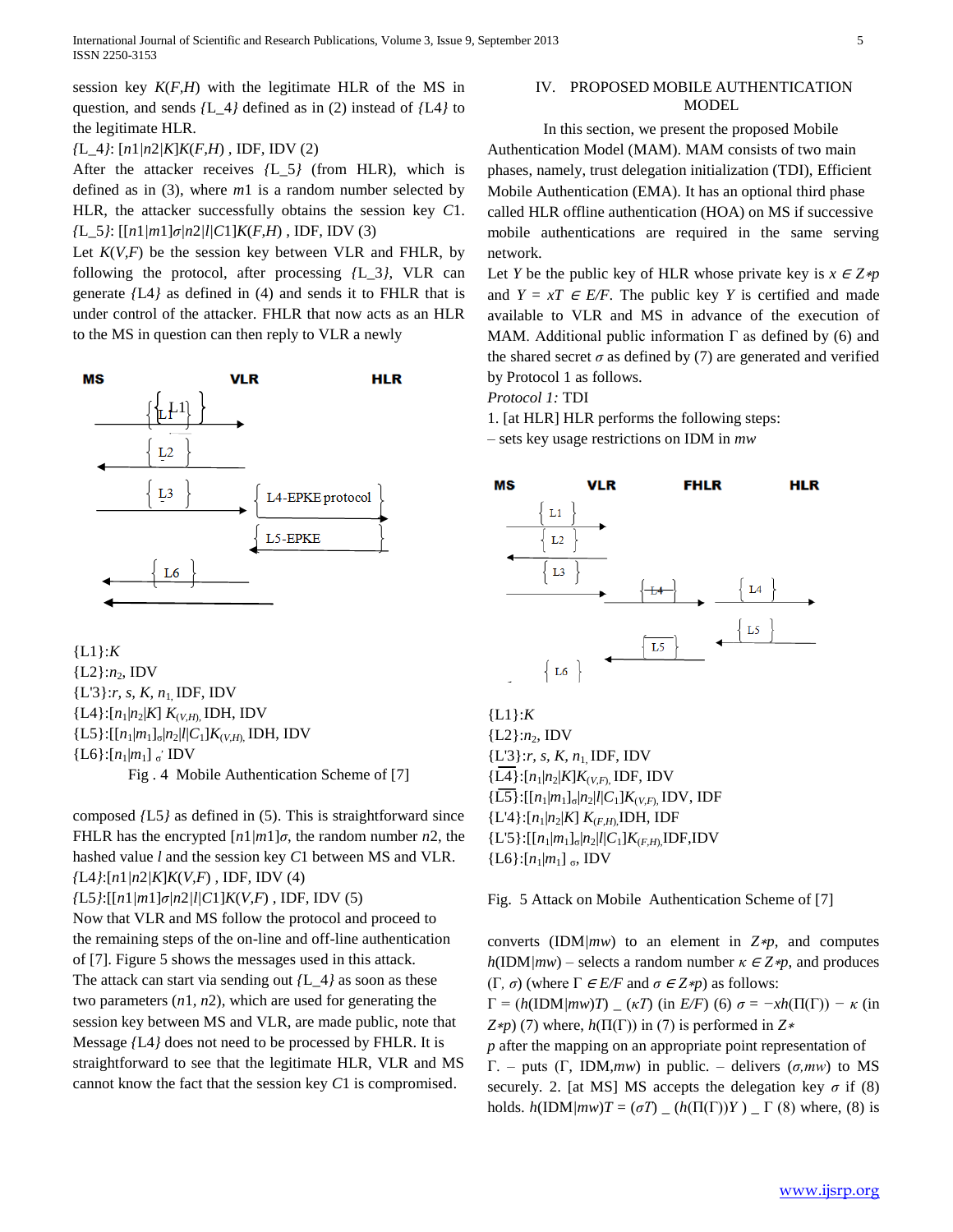evaluated in *E/F*. \_ Note that if the secret is generated by HLR whose public key is *Y* , Equation (8) holds as follows:

 $h(\text{IDM}/mw)T = (-\kappa T)$  *\_* Γ

= (*−xh*(Π(Γ))*T*) *\_* (*−κT*) *\_* (*xh*(Π(Γ))*T*) *\_* Γ

 $= (\sigma T)$   $\Delta$  ( $h(\Pi(\Gamma))Y$ )  $\Delta$   $\Gamma$ 

Protocol 1 enables the ECDLP based trust delegation, and it follows the Scheme 1 (parameter generation) of [12]. This revision of Protocol 1 is also invulnerable to the impersonation attacks and enjoys the strong unforgeability. The proof to that Protocol 1 is reducible to ECDLP follows essentially the same arguments as those in [12], hence it is omitted here. Referring to Fig. 6 for the message exchanges in MAM, where the session key  $K(V, H)$  is created with the aid of AS, the proposed protocol consists of four messages as *{*S1*}*, *{*S2*}*, *{*S3*}*, *{*S4*}*. Message *{*S1*}* is for the request to communicate with VLR, and for MS's authentication to VLR via trust delegation. Message *{*S2*}* is for the request to HLR for the communication key with MS. Message *{*S3*}* is used to deliver the communication key back to VLR. Message *{*S4*}* authenticates VLR to MS. These additional messages *{*S1*}*, *{*S2*}*, and *{*S3*}*  are used to establish the secure channel between VLR and HLR in advance of authentication of MS and VLR.

Protocol 2 shows the details of the proposed scheme.

#### *Protocol 2:* EMA

1. [at MS]: MS picks two random numbers *k,N* ∈*Z*∗*p* , and generates the communication key *ck* (upon one session use or timing based invalidation), then computes *R* and *s* as in (9) and (10), respectively.



Fig. 6 messages in MAM

 $R = kT$  (in *E/F*) (9)

 $s = σ - kh(Π(R)/N)$  (in  $Z \ast p$ ) (10)

– MS generates a certificate [*ck, ts, Texp,N*]*σ* and

then composes *{*S1*}* as shown in Fig. 6.

– [MS *\_→* VLR, *{*S1*}*]: MS initiates the protocol by sending *{*S1*}*.

– [VLR *\_→* MS, *{*S4*}*]: MS decodes *{*S4*}* for IDV*,N*, and checks if nonce are consistent.

2. [at VLR]: on receipt of message *{*S1*}*, VLR checks warrant *mw* for restrictions and verifies if (11) holds ( $sT$ )  $\Gamma$   $\Gamma$  $(h(\Pi(\Gamma))Y)$  *\_*  $(h(\Pi(R)/N)R) = h(\text{IDM}/mw)T(11)$ 

– VLR composes *{*S2*}* on receipt of *{*S1*}*, and composes *{*S4*}*  on receipt of *{*S3*}*.

– [VLR *\_→* HLR, *{*S2*}*]: VLR requests to HLR for a communication key with MS.

[HLR *\_→* VLR, *{*S3*}*]: VLR decodes *{*S3*}* for *ck*, and checks expiration timestamp and consistence of nonce.

– [VLR*\_→* MS, *{*S4*}*]: VLR authenticates to MS via sending *{*S4*}* which is encrypted by the communication key *ck* which can be decrypted by MS.

3. [at HLR]: – [VLR *\_→* HLR, *{*S2*}*]: HLR processes *{*S2*}*  using  $\sigma$ , then retrieves  $K(V, H)$  and validates restrictions on *mw* (saved copy at HLR for IDM during parameter generation phase) of IDM.

 $-$  HLR composes *{*S3*}* using  $\sigma$  and *K(V,H)*.

– [HLR*\_→* VLR, *{*S3*}*]: HLR forwards the communication key. \_*Lemma 1:* If VLR has the certificated Γ, *Y* , and if MS knows the secret *σ* exclusively shared with HLR, Equation (11) holds. *Proof:* Since (8) holds, and the following equation (12) holds,  $(sT)$  *\_*  $(h(\Pi(\Gamma))Y)$  *\_*  $(h(\Pi(R)/N)R) = (\sigma T)$  *\_*  $(h(\Pi(\Gamma))Y)$  (12) Lemma 1 follows.

By Lemma 1, VLR can verify the legitimacy of trust delegation on MS using (11). Note that the return channel in Protocol 2 from HLR to VLR is a secure channel which is established by AS via messages *{*S1*}*, *{*S2*}*, and *{*S3*}* which follow Kerberos. Furthermore, HLR also authenticates itself to VLR via any *{*S3*}*. Another note on MAM is that there are many ways to generate the communication key *ck* at MS. One efficient approach could be the hash chain technique proposed in [9], [1] using a collision resistant one-way hash function. In Protocol 2, the key request message *{*S2*}* from VLR to HLR is sent in plain text. The message [*TV,H*]*KH* containing key  $K(V, H)$  sent by AS, which is encrypted using HLR's secret key, can be delivered in one message piggybacked to Message *{*S2*}*. The session key *K*(*V,H*) in EMA may be created in advance and cached for later use, hence it is not necessary that every *{*S3*}* is piggybacked with *{*S2*}*. EMA functions equally well without an AS as long as a session key *K*(*V,H*) between VLR and HLR is available. In Protocol 2, the serving VLR is not required to forward the request from MS. In fact, any VLR can generate Message *{*S2*}* when given the *σ*-encrypted message, and sends it to the designated HLR, the redirection attack and false base station attack is not possible. This becomes clearer in Section V on the security analysis. After the first run of Protocol 2 that HLR participates (or HLR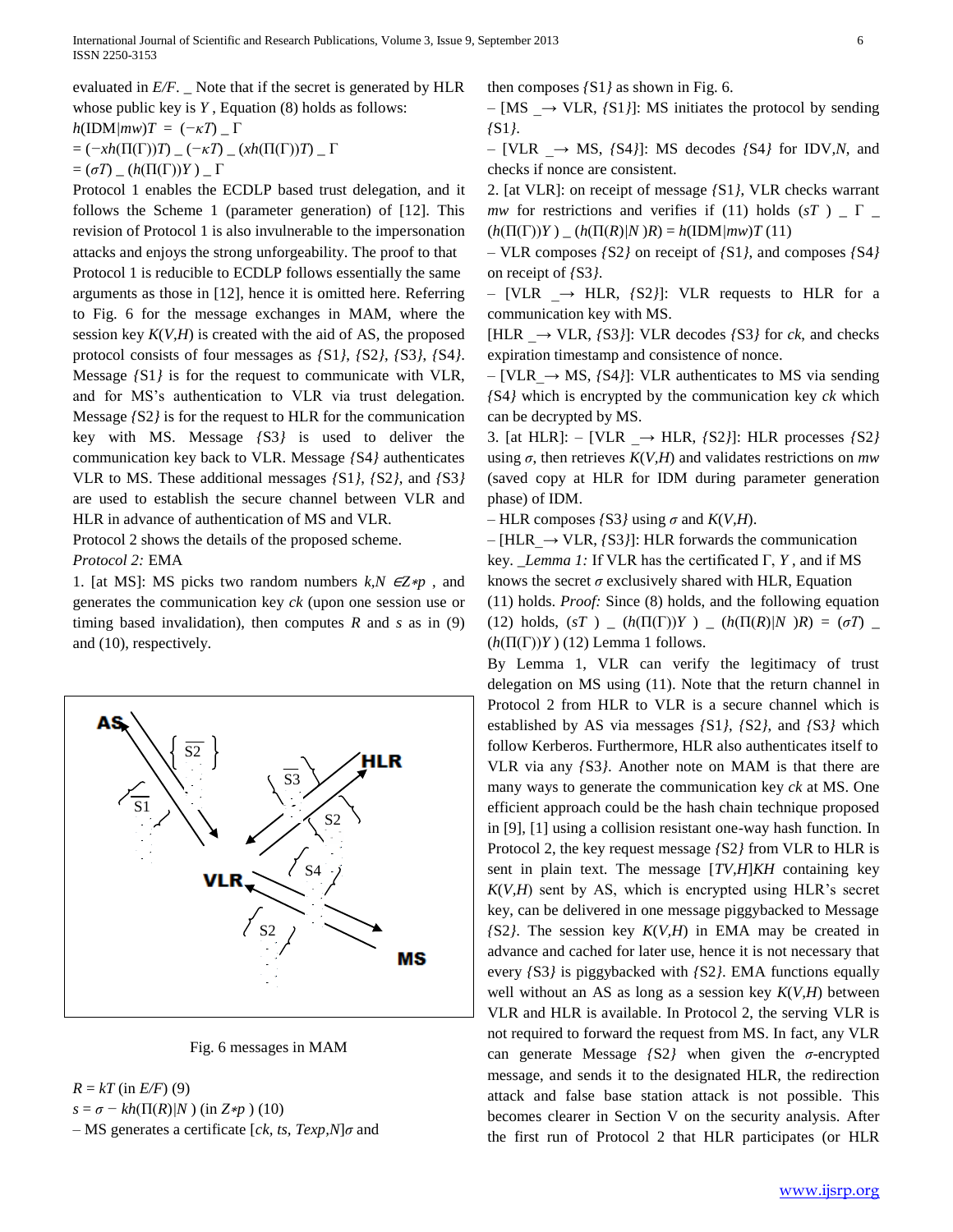online authentication), the same VLR can directly authenticate the same MS without the involvement of its HLR (or HLR offline authentication) provided that the certified public key of HLR and the certified delegation public information remain the same. Protocol 3 shows the steps needed for the HLR offline authentication (HOA) on MS. This is possible since after the first run of MAM, the serving network is already authenticated by the MS, and only MS is needed to be authenticated for successive sessions. In contrast, in 3GPP AKA, the number of available authentication vectors at VLR must not be less than the number of intended sessions, otherwise additional request or online authentication for more authentication vectors is needed since each session consumes one authentication vector. Verification performed by VLR merely requires four scalar point multiplication operations,

where each scalar point multiplication operation takes time in sub-millisecond on even a low-end server, thus HOA does not add serious burden to a VLR.

#### *Protocol 3:* HOA

1. [at MS] If *ck* is not expired based on *ts* and *Texp* associated with *ck*, MS picks two random numbers *k\_,*\_ *N*(another nonce) <sup>∈</sup> *Z*<sup>∗</sup> *p* , computes *R\_, s\_* as given respectively in (13) and (14), then sends Message *{*O1*}* as given in (15) to VLR.

 $R = k_T$  (in *E*/*F*) (13)

 $s_{-} = \sigma - k_h(\Pi(R_{-})/ - N)$  (in  $Z \neq p$ ) (14)

 $f(01) = [mw/R/s/DHH/M(15)]$ 

2. [at VLR] on receipt of Message *{*O1*}*, VLR verifies *mw*  restrictions and checks *ck* expiration timestamp, and then checks if (16) holds

 $(s_T)$   $\Gamma$   $\Gamma$   $\Gamma$   $(h(\Pi(\Gamma))Y)$   $\Gamma$   $(h(\Pi(R_-)/N)R_-) = h(\Pi M/mw)T$ *(*16)

If all checks are passed, MS is authenticated by VLR, and *ck*  is used for the session. Mobile privacy in MAM can be efficiently and securely addressed by the one-time alias approach. Refer to [3], [22], [23] for details on privacy issues in wireless mobile networks.

#### V. SECURITY PROPERTIES OF MAM

There are a few possible attacks under the threat model defined in Section II on the mobile authentication scheme using trust delegation, namely, impersonation on HLR, VLR or MS, replay attacks on used messages, message redirection/relay attack, collusion related attacks. Additionally, other attacks may utilize these primitive attacks. The basic requirements on mobile authentication under MAM (after execution) are  $(C1)$  to  $(C4)$  as given below. Only when these requirements are satisfied, can a scheme safely guard the mobile system against these attacks. (C1) When MS, VLR and HLR are all honest, MS and VLR can be mutually authenticated. (C2) When MS and VLR are honest, an HLR cannot obtain any information of the shared secret *σ* unless it

is the HLR that MS was registered to. (C3) When MS and HLR are honest, MS will not trust a VLR unless that the VLR is mutually authenticated with HLR. (C4) When VLR and HLR are honest, an MS can be authenticated by a VLR unless the MS shares a secret with the HLR. There are three cases of collusion in mobile authentication: (i) MS and VLR collude to gain trust of HLR, (ii) MS and HLR collude to induce an honest VLR to trust a dishonest MS, and (iii) VLR and HLR collude to trick an MS to trust a dishonest VLR. However, due to the use of trust delegation, an honest HLR will not trust any MS that is not registered in Case (i), a dishonest HLR will not be able to gain the trust of an honest MS in Case (iii). For Case (ii), by the well-defined mutual authentication property of the Needham-Schroeder scheme [21], VLR will not authenticate the dishonest HLR. We henceforth assume that there is at most one dishonest party in MAM as otherwise it is much less interesting in practice. Since all protocol messages are marked by nonce, replay of the protocol messages is not possible. When *ck* is compromised, replay of old protocol messages is still not possible since [*N,* [*TV,M*]*σ*]*ck* in *{*S4*}* is encrypted by using *ck*, and [*TV,M*] contains *N*. Study of replay attack under the condition that *ck* is compromised is presented in [24] where timestamp is used. (Note that in MAM, timestamp is used instead for the freshness of communication key). Since different communication keys are used for different sessions, replay on user data messages is not a concern either. Injection of another nonce in *{*S1*}* and *{*S4*}* is not possible since VLR will receive the nonce from HLR in{S3*}* in any case; furthermore, nonce in *{*S4*}* can be selfchecked (i.e. nonce outside [*TV,M*]*σ* will be checked with the nonce inside *TV,M*). When an encryption algorithm, which is invulnerable to the prefix attack (i.e. attacks utilize the encryption prefix property that prefixes of encryptions are encryptions of prefixes), e.g., AES [25], is used in MAM, in what follows, we can safely assume that replay of protocol messages or segments of protocol messages is not possible. To address the security concern of MAM with regard to the above four criteria (C1 to C4), we first take three views on MAM from the perspectives of HLR, VLR and MS. For MS, there are two guarantees (G1): only HLR who knows *σ* can retrieve *ck* from Message *{*S2*}*, and (G2): only HLR can encrypt [*TV,M*]*σ* with the consistent *N*. For VLR who possesses the certified public key of HLR, there is another guarantee (G3): only MS can generate *R* and *s* which satisfy (11). Likewise, for HLR, there is also the fourth guarantee (G4): only the registered MS can encrypt [*ck, ts, Texp,N*]*σ* received from VLR via Message *{*S2*}*.

By the properties of Needham and Schroeder authentication scheme [21], the mutual authentication property denoted by (M1) between HLR and VLR in MAM is straightforward provided that impersonation on AS is not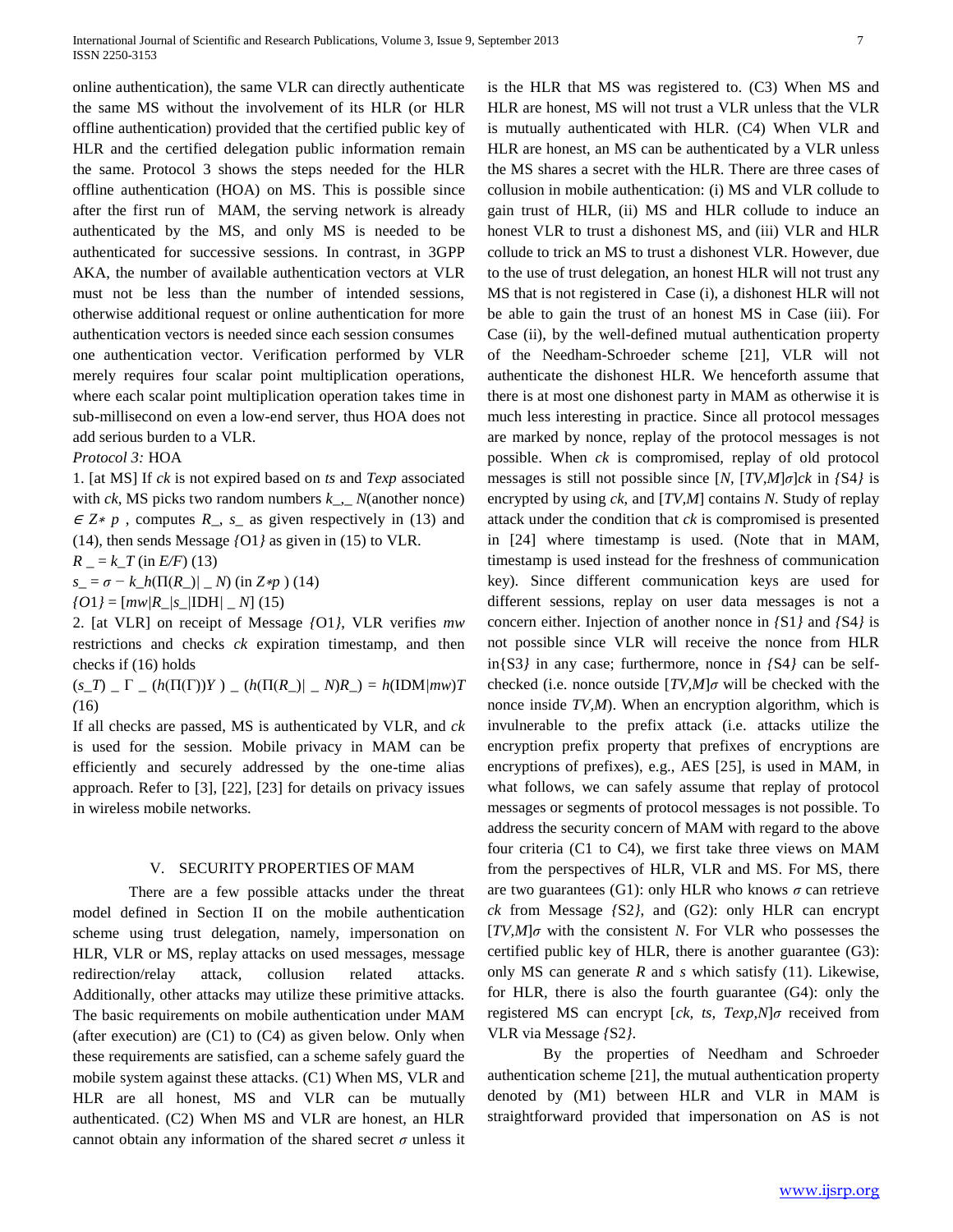possible. Given mutual authentication between VLR and HLR, then Proposition 1 holds as follows.

*Proposition 1:* If MS can decrypt [*N,* IDV*,* [*TV,M*]*σ*]*ck* in Message *{*S4*}* successfully, then for MS, the VLR to whom

HLR is authenticated has the same identity as the one which

is contained in *TV,M* (received by MS), i.e. the VLR is the intended visited register of MS.

*Proof:* Let VLR*\_* be the visited register to whom HLR is authenticated by (M1), and the identity of VLR*\_* be IDV*\_*. Notice that  $[TV,M]\sigma$  is generated by HLR to whom this MS is registered. Notice the fact that HLR must use the same IDV for retrieving the session key *K*(*V,H*) and compose [*TV,M*], so this invariant  $IDV = IDV$ <sub>-</sub> holds.

Assume that there be another VLR with identity IDV, and it sends a well-formed *{*S4*}* with consistent nonce to MS. By (G2), this [*TV,M*]*σ* of *{*S4*}* must be originated from HLR. By (M1), HLR only sends [*TV,M*]*σ* via a secret channels to VLR whose identity is IDV. So the other invariant IDV  $=$  IDV holds. Combining both these invariants above, IDV*\_* = IDV then holds, and the proposition follows. Note that in the proof of Proposition 1, the fact that HLR uses the same IDV for retrieving *K*(*V,H*), and for forming *TV,M* is exploited. Proposition 2 gives the secrecy property of the communication key *ck*. *Proposition 2:* Communication key *ck* is known only to MS, VLR (with whom HLR is mutually authenticated), and to HLR (to whom the MS is registered). *Proof:* By (G1) and (G4), from Message *{*S1*}* to Message *{*S2*}*, no one else can obtain *ck*, and *ck* is known to HLR to whom the MS is registered after Message *{*S2*}* is received by HLR. Since HLR only forwards *ck* to the authenticated VLR, the VLR knows *ck*, but no one else does by following the similar argument in the proof of Proposition 1. Since *ck* is not exposed on the simplex channel from VLR back to MS, no one can obtain *ck*  in plain text form. Note that Proposition 2 holds regardless if VLR and MS are mutually authenticated, and the proof does not assume that MS and VLR are already mutually authenticated. To show the mutual authentication property of MAM, we first prove the following Lemma 2. *Lemma 2:* If MS can correctly decode Message *{*S4*}* which

is consistent on nonces and IDV, Message *{*S4*}* has to come from VLR that is mutually authenticated with HLR. *Proof:*  Message *{*S4*}* contains *TV,M* which is encrypted by the mutually shared secret  $\sigma$  between HLR and MS. Therefore, this encrypted message  $[TV,M]\sigma$  comes from HLR and is forwarded by the VLR that is mutually authenticated with HLR. The identity contained in *TV,M* must be same identity labeled by IDV which is encrypted by the communication key *ck* in Message *{*S4*}*. Notice that *ck* is only sent to the VLR which is authenticated by HLR following Proposition 2, hence the lemma follows. Proposition 3 shows that VLR and MS are mutually authenticated.

*Proposition 3:* MAM enables mutual authentication between

#### MS and VLR.

*Proof:* By (G3) which is derived from the property of trust delegation, VLR authenticates MS after verified Message *{*S1*}*. Since MS can ensure that the identity of the VLR from which Message *{*S4*}* is originated matches IDV in *TV,M*, by Lemma 2, VLR is also authenticated by MS. Hence mutual authentication between MS and VLR is achieved.

A somewhat surprise result which can be inferred from

Proposition 3 is that efficient mutual authentication between

VLR and MS are possible provided that mutual authentication between VLR and HLR can be assured. However, the necessity of mutual authentication between HLR and VLR on that between MS and VLR is unknown. There are some other features of MAM. For the nonrepudiation of that VLR receives *ck* from MS, i.e. VLR cannot later deny the fact that MS has shared a communication key with the VLR, the first part of Message *{*S3*}* can serve as a witness for HLR, and Message *{*S4*}* can serve as a witness for MS. Delegation revocation can also be easily added to HLR in Protocol 2. Since HLR controls the issuance of the final communication key to VLR, HLR can refuse to forward the communication key *ck* generated by any MS using expired delegation secret *σ*. Hence HLR can invalidate old delegation and then notify VLR the changes of delegation to its MS. Security on Needham-Schroeder scheme [21] and Kerberos [4] has been well evaluated in the literature and in practice (e.g. [24], [26]). Among the applicable attacks, the most noticeable one is the chosen plaintext attacks and the chosen ciphertext attacks on the encrypted session key and communication key, and they are relevant to MAM as well. Practical engineering approaches have to be employed to avoid these attacks to MAM, for example, HLR can take precaution to avoid serving as an oracle for an adversary to encode communication key to fulfill a response to a VLR. Other attacks on message concatenation and session key spoof can likewise be avoided.

## VI. EFFICIENCY AND IMPLEMENTATION ISSUES OF MAM

Computation and communication overhead for HLR and VLR in MAM are reasonable; especially the computation processing overhead incurred at HLR is very low since HLR does not need to perform any point arithmetic operation. This certainly helps MAM scale. Since VLR and HLR are normally stationary, overhead on mobile stations imposed by MAM is the focus in this section. We next shall analyze the communication and communication overhead of MAM on MS. Then we give comments on latency and memory requirement of MAM. In this section, the performance is based on an NIST B-163 ABC curve [15]. To generate *R* and *s*  in Message *{*S1*}*, MS needs to perform one scalar point multiplication operation tantamount to  $O(log(p))$  number of point addition operations. All other processing including hash,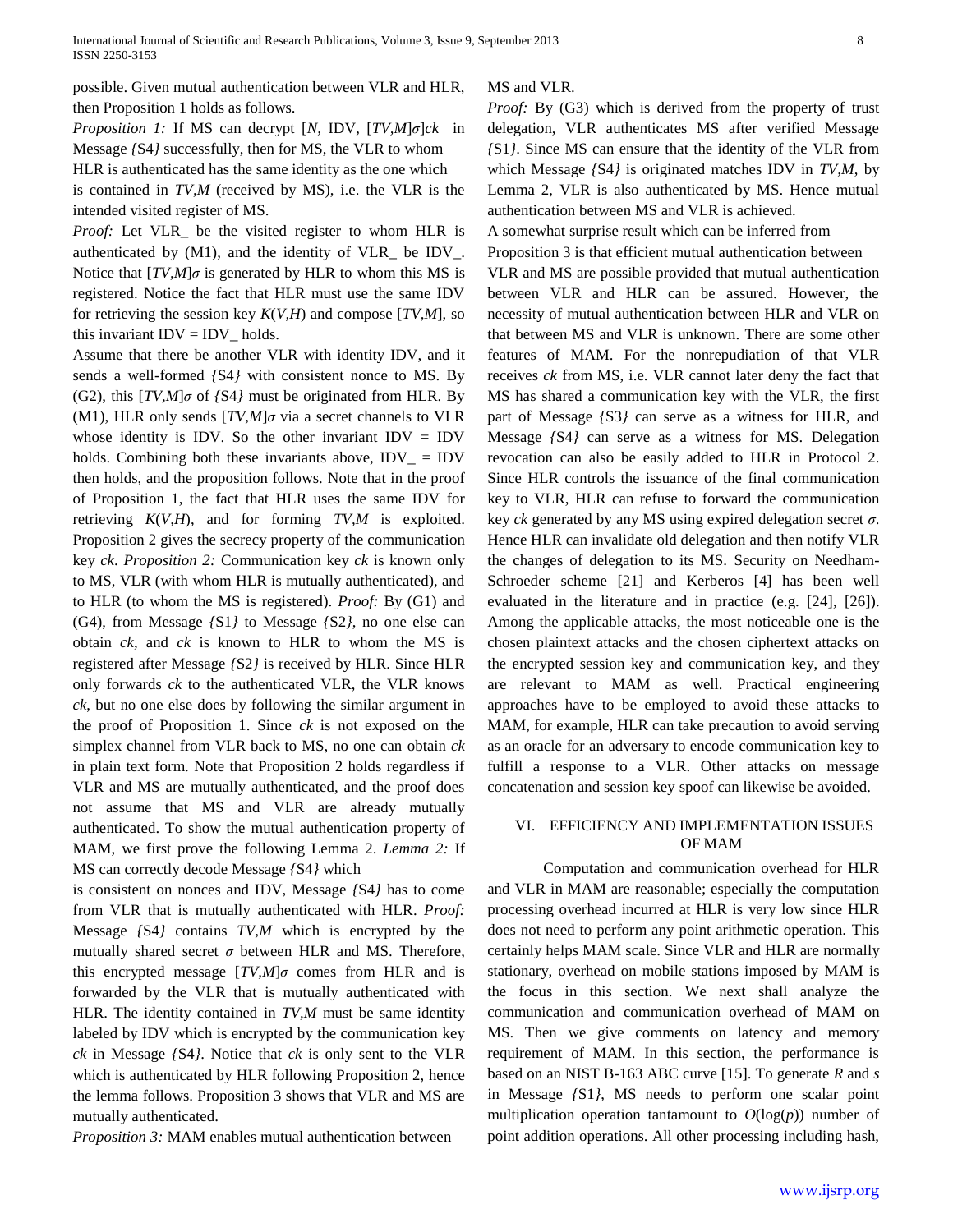encryption and decryption that MS involves takes time at most quadratic on key length of  $log(p)$  on finite field arithmetic operations. Practical embedded devices with application specific chipset or embedded processors (e.g. ARM SC200) can easily perform these MS's processing tasks at a subsecond level. For example, the estimated time (based on ARM SC200 110 MHz with constrained memory availability) of scalar point multiplication on NIST B-163 ABC curve is less than 10 microseconds (cf. Table 8 of [27]). For the communication part, only one reception and one transmission are needed on MS. The message length of the received message and the transmitted message are about  $5 \log(p)$  (with base 2), roughly 100 bytes. Note that the initial verification performed by MS requires two scalar point multiplication operations in (8). However, this computation is computed once and can be performed off-line.

Latency performance is an important metric on mobile authentication service as many services in mobile networks are normally for real-time applications. The latency comes from computation processing delays at MS, VLR and HLR, and message round-trip times between VLR and MS, and between VLR and HLR. Note that VLR and HLR are normally multiple hops away, and this HLR and VLR roundtrip time should be taken into account. The overall delay comprises a round-trip time between VLR and MS, a roundtrip time between VLR and HLR, message generation times of *{*S1*}*, *{*S2*}*, *{*S3*}* and *{*S4*}*, verification time at VLR on *{*S1*}*. When no packet loss occurs in the network, one round-trip time between VLR and HLR plus one round-trip time between VLR and MS in MAM is the total time needed to achieve mutual authentication between VLR and MS. As packet propagation latency is bounded by the physics law and network load, latency improvement taken by MAM has instead focused on the time reduction on the processing part and reduction on the number of messages involved. The processing overhead on MS in MAM is rather low with a single scalar point multiplication operation at the level of submillisecond on a typical embedded processor, e.g., ARM SC200. Compared with 3GPP-AKA and other scheme [3], the latency reduction by MAM is mainly due to overall smaller round-trip time on messages (i.e., a fewer number of messages) and efficient authenticating process on MS. Due to the use of elliptic curve based delegation, the key length can be set as short as 163 bits (for communication keys of block cipher with a key length around 80 bits [27]) while the scheme still enjoys strong security. The memory requirement on MS includes storage for the base nonce (from which new nonces are generated incrementally) in the message space *Z*∗*p* with space around 20 bytes, the shared secret in *Z*∗*p* with space around 20 bytes, a sufficient message buffer with space around 180 bytes, and a temporary space requirement for intermediate variables around 40 bytes. Therefore, the total

memory requirement on MS is less than 500 bytes for mobile authentication in the worst case.

#### VII. IMPLEMENTATION ISSUES OF THE SCHEME

Our goal is also to gracefully handle passwords of large-entropy too. When considering theft of a host-stored hashed-password database, large passwords still provide more security than small, but strong methods don't fall to network attack when password entropy is less than optimal. Known methods that presume both parties share the same secret include:

 $\Box$  EKE -- Encrypted Key Exchange [BM92]

 $\Box$  The "secret public key" methods [GLNS93]

 $\square$  SPEKE -- Simple Password Exponential Key

Exchange [Jab96], and

 $\Box$  OKE -- Open Key Exchange [Luc97].

In EPKE, prior to the protocol exchange, Alice and Bob agree to use the shared secret S to determine the parameters for the DH protocol. A simple example uses  $Zp^*$ , with prime p, where  $p = 2q+1$  for a prime q.

Alice  $\Box$  Bob:  $h(S)^2$  RA

 $Bob\Box$ *Alice:*  $h(S)^2$  *RB* 

RA and RB are random numbers, and all exponentiation is performed modulo p. Both parties compute  $K = h(S)(4 RA)$ RB) mod p, and exchange proofs of knowledge of K. The 2 in the exponent forces the exponential to be a generator of the subgroup of order q, and the result K is tested to insure that it's not 1. Further details can be found in [Jab96].





Fig. 7 Session Key distribution in EPKE Protocol

show here how to keep it in check. EPKE doesn't use a symmetric cryptosystem, but it does use a function to convert